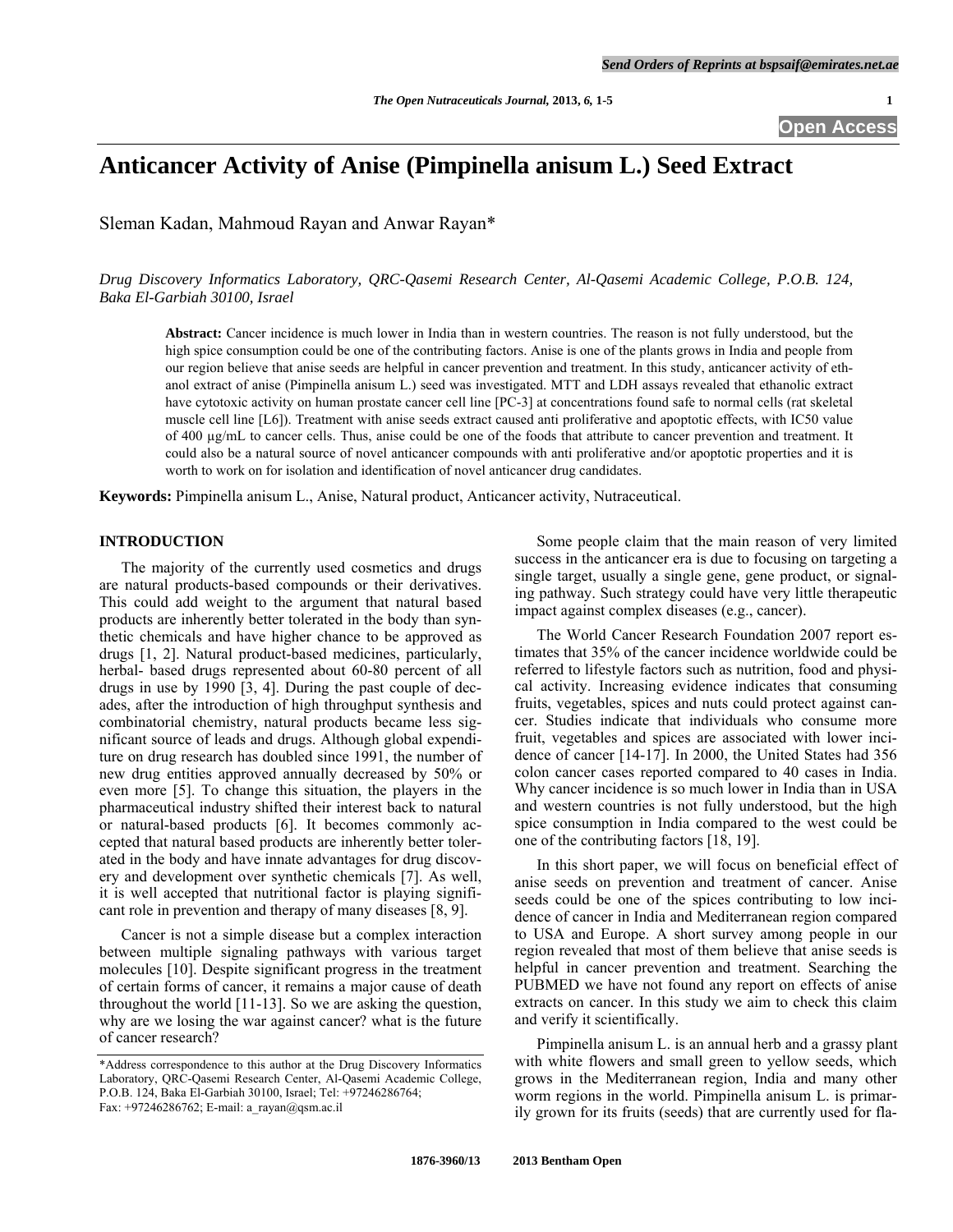voring and for different purposes. The essential oil from Pimpinella anisum L. seeds is used in food preparation, traditional medicine and perfumery industry. It was reported that anise seeds has several therapeutic effects [20, 21] on several conditions such as digestive, neurologic, cough [22] and respiratory disorders. Anise seeds are used in middle east as appetizer and is specially known for its digestive properties [23]. Anise seeds' extract of water when consumed after meals helps in the process of digestion. Among the reported pharmacological effects we can find anise extracts active as anti-ulcer [24, 25], Antispasmodic [26], Antibiotic [27], Performance enhancement (immunomodulation) [28], Insecticidal [29]. However, to our best of knowledge, anticancer activity of anise extract was not reported. In the present study we will evaluate the anti cancer activity of ethanolic extract of Pimpinella anisum L. seeds and determine its anti proliferative and apoptotic properties.

#### **MATERIALS AND METHODS**

#### **Plant Extract Preparation**

 The plant seeds were purchased from (Al Alim - Medicinal Herb Center, Zippori,Israel), washed with distilled water and dried in shade. It was finally grinded to powder. Fifty grams of the Anise seeds powder were added to 250 ml of ethanol in a beaker with magnetic stirrer and homogenized for 15 minutes at 60°C. Then left in dark glass bottle for 24 h for complete extraction. The extract supernatant obtained was passed through a  $0.2 \mu m$  filter and ethanol was evaporated to give 9.1 gram of pure extract (18% yield). GC/MS shows that the extract is composed of dozens of chemicals (data not shown since chemical composition is not the scope of this communication letter).

#### **Cell Cultures and Treatments**

 PC-3 cells (human prostate cancer cell line) and L6 cells (rat skeletal muscle cell line) were purchased from American Type Culture Collection (ATCC) (Manassas, VA) though their representative in Israel, Biological Industries Israel Beit Haemek Ltd. The cells were grown in F-12K (ATCC) (PC-3 cells) medium or α-MEM (L6 cells) supplemented with  $10\%$ fetal calf serum (FCS), 100 U/ml penicillin and 0.1 mg/ml streptomycin. All cells were grown in a humidified atmosphere of 95% air and 5%  $CO<sub>2</sub>$  at 37°C. It is worth to assign that L6 is used as representatives of normal cells and is useful tool to investigate the toxicological properties of chemicals [30-32].

# **MTT Assay**

 The MTT assay is a colorimetric assay for measuring the activity of cellular enzymes that reduce MTT [3-(4, 5- Dimethylthiazol-2-yl)-2,5-diphenyl tetrazolium bromide] to its insoluble formazan [3-(4, 5-dimethyl-2-thiazolyl)-2, 5 diphenyl-2H-tetrazolium bromide], giving a purple color. Structures of both chemicals are shown in Fig. (**1**). Thus, MTT assay is a cell viability test often used to determine cytotoxicity following exposure to toxic substances. The MTT assay, developed by Mosmann and described for the first time by him, depends on the reduction of tetrazolium salt by living cells. The assay was optimized for the cell lines used in these experiments. MTT assay was applied to assess cell viability as described in Saad *et al* [33]. Cells  $(2x10<sup>4</sup>/well)$  were plated in 100 µl of medium/well in 96well plates (corning incorporated, USA) and were allowed to attach to the plate for 24h. *Pimpinella anisum* seeds' extract was added at increasing concentrations (0-2 mg/ml) for 24 h. The cells medium was replaced with  $100$   $\mu$ l fresh medium/well containing 0.5 mg/ml MTT [purchased from Sigma Aldrich company] and cultivated for another 4 h darkened in the cells incubator. The supernatant was removed and 100 µl isopropanol/HCl (1mM HCl in 100% isopropanol ) were added per well. The absorbance at 570 nm was measured with microplate reader (Anthos). Two wells per plate without cells served as blank. All experiments were repeated three times in triplicates. The effect of the plants extracts on cell viability was expressed using the following formula:

 Percent of viability = (Absorbance of plant extract treated sample at 570nm wave length / Absorbance of plant extract non treated sample at 570nm wave length) \* 100%

## **Lactate Dehydrogenase (LDH) Leakage Assay**

 The permeability of cellular membranes following the exposures was determined by measuring the amount of released lactate dehydrogenase (LDH) enzyme from PC-3 and L6 cells. Activity of LDH released to the cell culture me-



3-(4,5-Dimethylthiazol-2-yl)-2,5-diphenyl tetrazolium bromide



3-(4, 5-dimethyl-2-thiazolyl)-2, 5-diphenyl-2H-tetrazolium bromide

**Fig. (1).** Chemical structures of MTT (above) and formazan (bellow). MTT is reduced to formazan by dehydrogenases and reductases.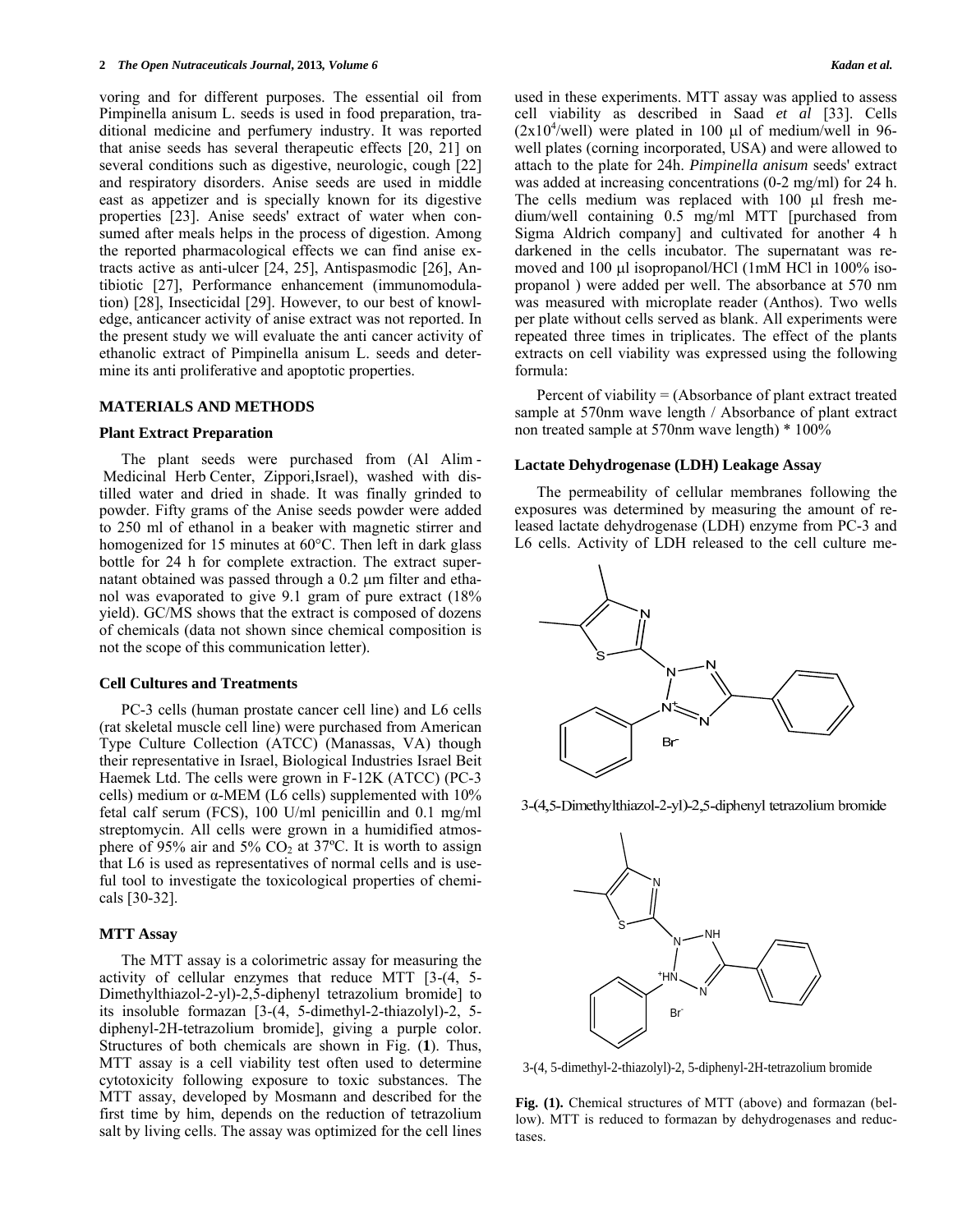dium was monitored following the formation of formazan by coupled enzymatic reaction at 500 nm according to the manufacture kit (CytoTox 96, Promega). Cell membrane rupture was defined as the ratio of LDH activity in the supernatant of treated cells to the LDH activity released in the control cells. PC-3 and L6 cells  $(2x10^4/\text{well})$  were plated in 100 µl of medium/well in 96-well plates and were allowed to attach to the plate for 24h. After cell attachment (24h) cells were treated with increasing concentrations of the plant extracts  $(0-2)$ mg/ml). The extracellular LDH activity was measured in the medium after 24 h. Therefore, 50  $\mu$ I from each well was transferred to a new 96 well plate; the enzyme reaction was carried out according to the manufacture kit. All experiments were repeated three times in triplicates. The effect of the plants extracts on cell viability was expressed using the following formula:

 Percent of viability = (Absorbance of plant extract treated sample at 500nm wave length / Absorbance of plant extract non treated sample at 500nm wave length) \* 100%

# **RESULTS AND DISCUSSION**

 By the end of the extraction of *Pimpinella anisum* seeds by ethanol, cytotoxicity experiments were conducted to reveal effectiveness of consuming anise in cancer prevention and treatment.

# *In Vitro* **Anticancer Activity of the Anise Seeds' Ethanolic Extract**

Human prostate cancer cell line (PC-3) and rat skeletal muscle cell line (L6) were exposed to Pimpinella anisum (0– 2 mg/ml) for 24 h and cytotoxicity was determined with the MTT assay and the LDH leakage assay. The EC50 values obtained by the MTT assay, is 0.74 mg/ml  $\pm$  0.008 for the L6 cell line and  $0.42$  mg/ml  $\pm 0.05$  for the PC-3 cell line.

 Figs (**2** and **3**) present the dose response curve of the anise seeds' extract on rat skeletal muscle cell line (L6) by the MTT and LDH leakage assays, respectively. L6 cells were exposed to *Pimpinella Anisum* ethanolic extract (0–2 mg/ml) for 24 h. As shown, no Cytotoxicity is observed in L6 cells



**Fig. (2).** MTT assay in rat skeletal muscle cell line (L6) after exposure to *Pimpinella anisum* seeds' extract for 24 h; data presented as percentage of control ( $n=3$ , each value represents the mean of triplicate)  $\pm$ SEM; SEM: standard error mean.



**Fig. (3).** LDH leakage assay in rat skeletal muscle cell line (L6) after exposure to *Pimpinella anisum* seeds' extract for 24 h; data presented as percentage of control (n=3, each value represents the mean of triplicate) ±SEM; SEM: standard error mean.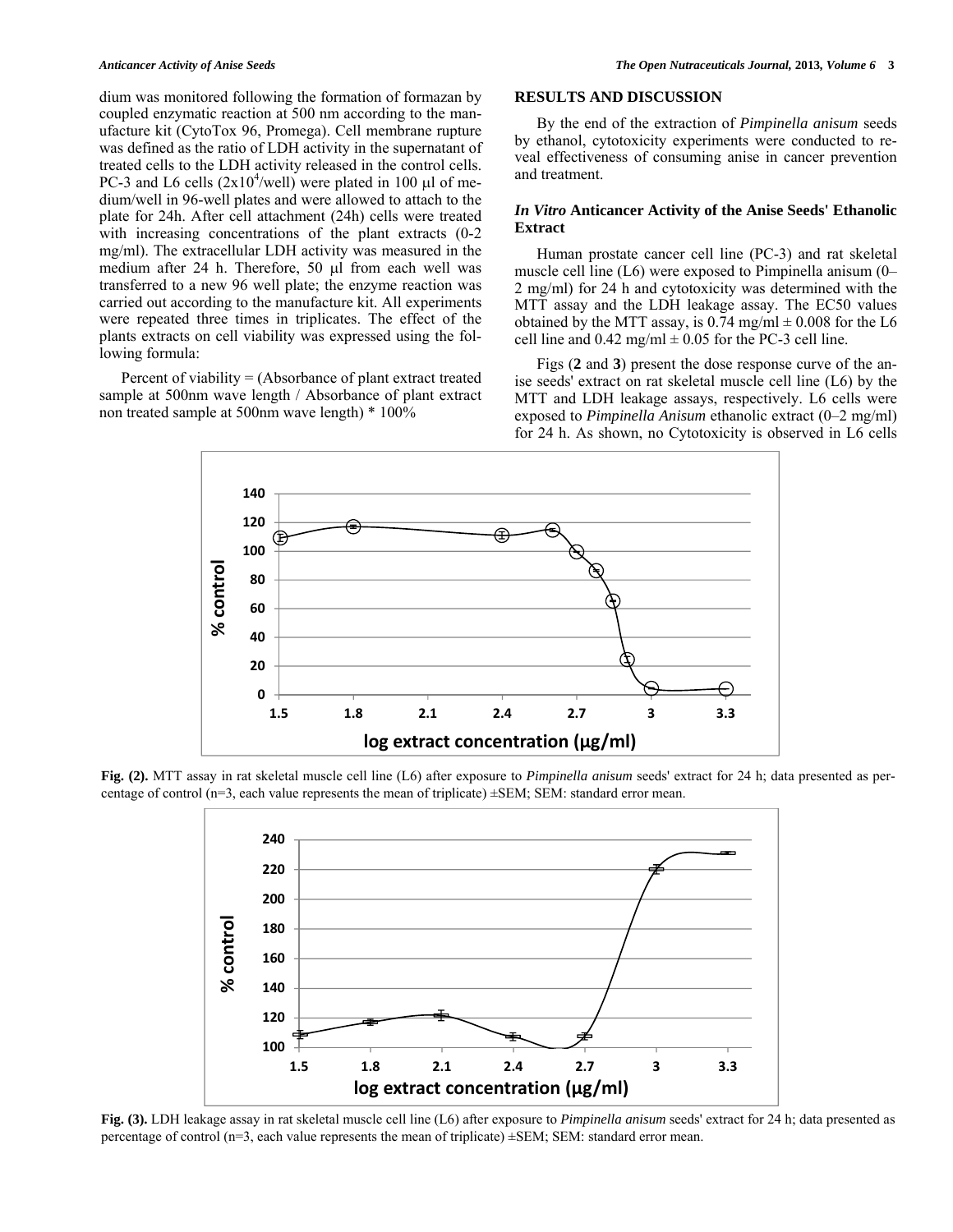#### **4** *The Open Nutraceuticals Journal***, 2013***, Volume 6 Kadan et al.*

(representative of normal cells) up to 0.5 mg/ml of *Pimpinella Anisum*. No decrease in cell viability was notable even after a 24 h exposure of L6 cells up to 0.5 mg/ml *Pimpinella Anisum* ethanolic extract and higher concentrations of anise extract are required to see any notable effect.

 In contrast, Figs (**4** and **5**) present the dose response curve of the extract on cancer cells measured by MTT and LDH leakage assays, respectively. The obtained results indicate that tested anise seeds' extract has an anticancer activity against human prostate cancer cell line with notable effect even at low concentration. At 0.03 mg/ml there was about 20% decrease in cell viability and at 0.5 mg/ml concentration cell viability decreased to less than 40%. The results were evaluated statistically (T-TEST) with significance set at a P value of  $\leq 0.02$ . The anti-cancer effectiveness of anise in low concentrations could be due to targeting one or more of the signaling pathways related more to cancer cells than to normal cells. As well, anise could contain more than one chemicals bearing anti cancer activity. The findings in this report is in agreement with the hypothesis that anise seeds is helpful in cancer prevention and treatment.

# **CONCLUSIONS**

 The reported results show that ethanolic extract of anise seeds has significant anticancer effect on prostate cancer (PC-3 cell line) compared to normal cell line (L6). Thus, anise seeds could be helpful in cancer prevention and treatment. Anise could be a natural source of novel anticancer compounds with anti proliferative and/or apoptotic properties. We intend to start fractionation aiming to validate the efficacy and start the process for isolation and identification of the anticancer active ingredients. It is worth to assign that Anise seeds could contain more than one chemical active on cancer cells *via* targeting various cancer related pathways or biological targets. As well, due to its anticancer pharmacological effect, clinical trials are recommended to evaluate the beneficial effects of this plant in human models.

### **CONFLICTS OF INTEREST**

 The authors confirm that this article content has no conflicts of interest.



**Fig. (4).** MTT assay in human prostate cancer cell line (PC-3) after exposure to *Pimpinella Anisum* seeds' extract for 24 h; data presented as percentage of control ( $n=3$ , each value represents the mean of triplicate)  $\pm$ SEM; SEM: standard error mean.



**Fig. (5).** LDH leakage assay in human prostate cancer cell line (PC-3) after exposure to *Pimpinella Anisum* seeds' extract for 24 h; data presented as percentage of control ( $n=3$ , each value represents the mean of triplicate)  $\pm$ SEM; SEM: standard error mean.